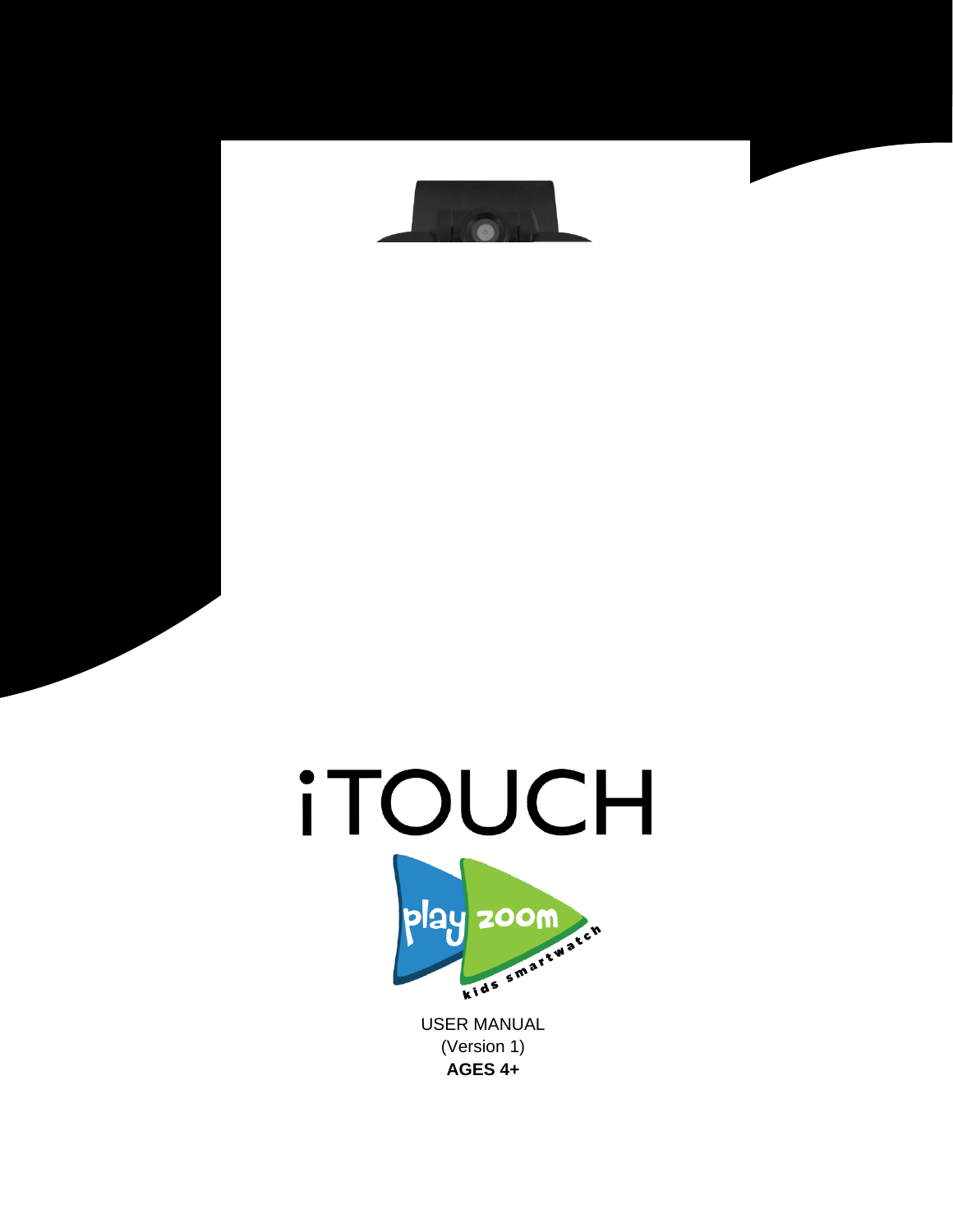iTouch Playzoom Kids Smartwatch comes with features such as a camera, video, voice recorder, fun learning & active games, photo effects, sound animations, stopwatch, alarm, timer, calendar and so much more! Connect it to your computer to download pictures and videos. The iTouch Playzoom does not connect to a cellular device and is kid safe!



## **WATCH BUILD & BUTTONS**

#### **Power/Home Button (Show Button)**

Press and hold the power/home button to turn on and off your iTouch Playzoom Smartwatch

## **Snap/Record Button (Show Button)**

Press the snap/record button to launch the camera feature to take photos.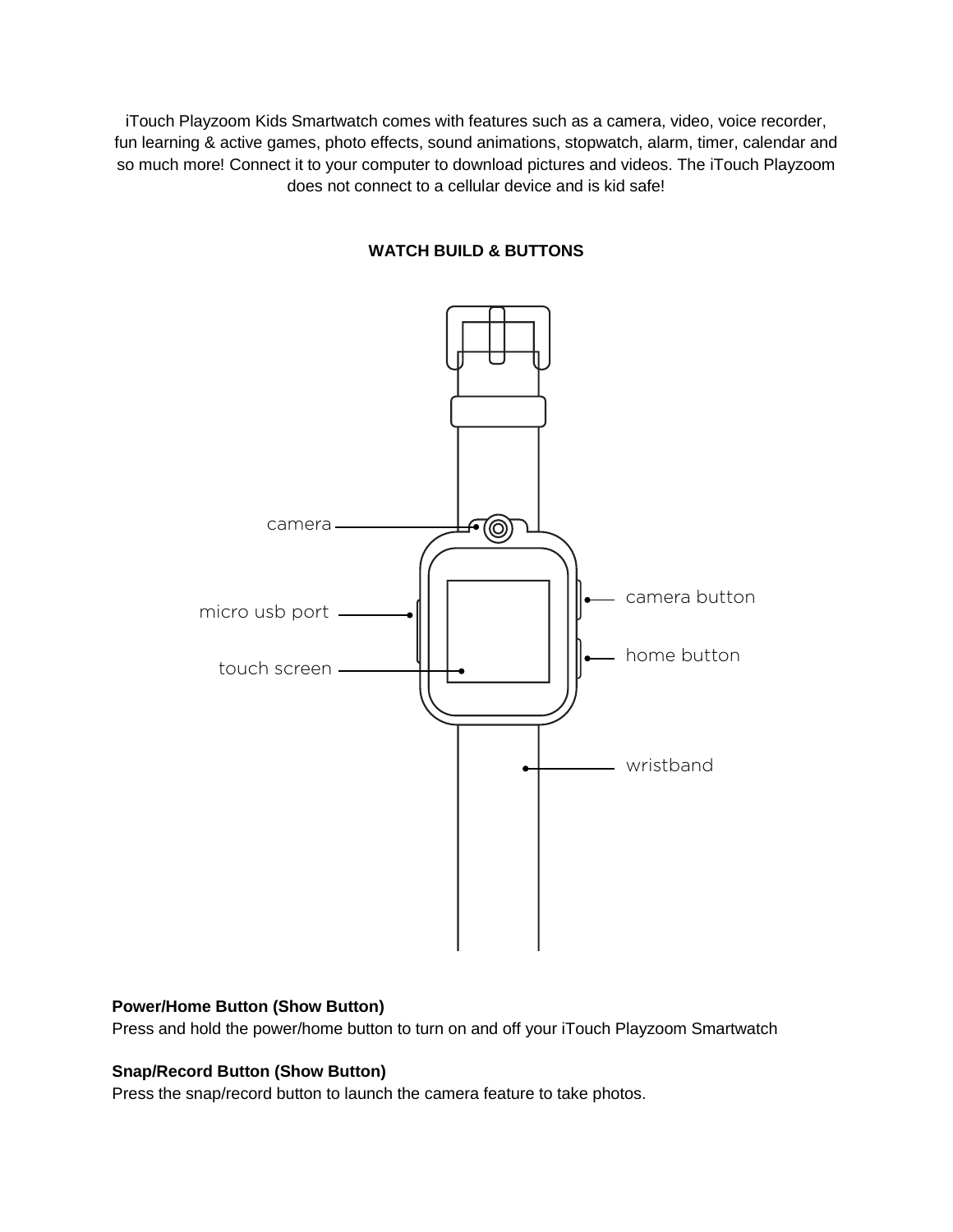### **Micro-USB Port**

Connect to your computer with the included Micro-USB charger to transfer files and charge the watch.

### **Included in this package**

- **One iTouch Playzoom Smartwatch**
- One micro-USB cable
- Quick Start Guide

### **Product Specifications**

Display: 1.44inch TFT Capacitive Touch Screen Supported Languages:English Photo Resolution: 0.3 Megapixel Video Resolution: <144p Video Length Limit Per File: ~3 minute limit per file, but I would advise either two 1 minute videos or 1 two minute video Storage Capacity: 2 1 minute videos or 50 pictures (confirming if this changed at all) File Format: AVI; JPG; WAV Connectivity: N/A - No WiFi, BlueTooth, or Smartphone needed. Battery: 400 mAh Lithium-Polymer (Ion) Battery

### **Wearing your iTouch Playzoom**

Kids with very sensitive skin may notice some irritation after wearing the iTouch Playzoom Smartwatch for long periods of time. The skin may become irritated when sweat, moisture, soap, or other irritants get trapped under the watch band and are left in contact with the skin. To prevent skin irritation, we suggest keeping your child's wrists and the band clean and dry. In addition, wearing the watch too tightly may also be the cause of irritation. Make sure the fit is good- tight enough so the watch stays in place but not so tight that it's uncomfortable for your child. If you notice any redness, swelling, or other irritation, you may want to consult a doctor before wearing the watch again.

#### **Getting Started:**

When using your iTouch Playzoom for the first time, you will need to first fully charge the watch. A full charge will take about 2 hours.

## **Battery Recharging: Note Adult supervision/operation required.**

To charge your iTouch Playzoom, the watch needs to be connected to a computer with the included Micro-USB Cable. To do so correctly, please follow these steps:

- Pull the rubber cover off of the Micro-USB Port on the left side of the watch.
- Insert the Micro-USB Cable (small end) into the Micro-USB Port on the watch.
- Insert the large end of the Micro-USB into a USB port on your computer. A USB port is

usually marked with this symbol: .

- Once the connection is successful, you will see a battery recharging symbol appear on the watch screen.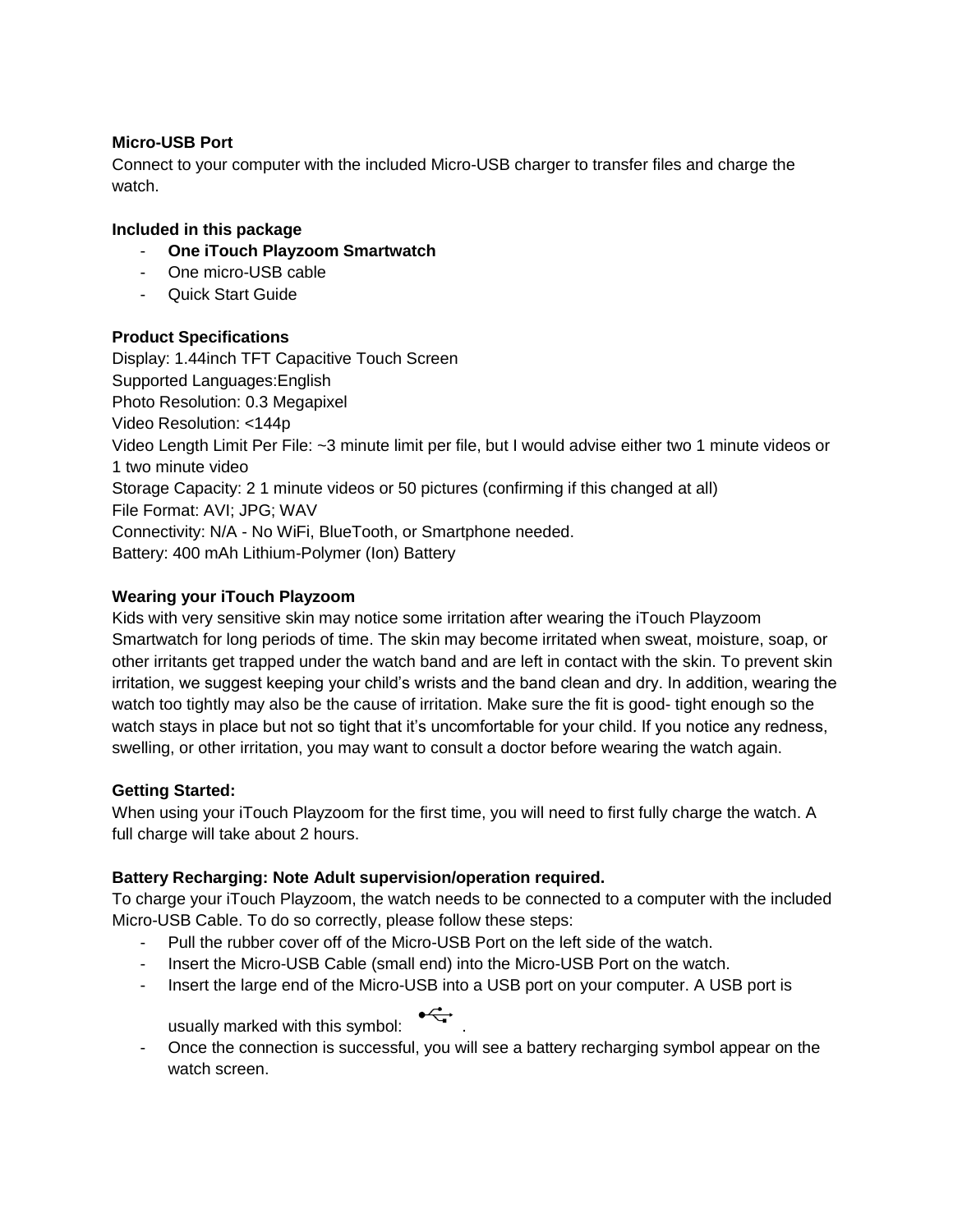### **Splash Proof for Everyday Play and Usage**

- Do not put under running water
- Do not submerge in water, not suitable for showering, bathing or swimming.

#### **TO BEGIN USING iTouch Playzoom**

When switching on the iTouch Playzoom for the first time, the date and time setting screen will be displayed first. Swipe up and down over the day, month, year, hours and minutes to change the current date and time. Tap the OK button when you're done.

**NOTE:** Refer to settings to adjust time manually

When the clock is displayed on screen, press the Home Button to go to the main menu. Press the Shutter Button to take photos and videos.

### **Automatic Screen Off**

To preserve battery life, the screen will automatically shut off after a short period of time when in clock mode.

## **ACTIVITIES**

### **Clock Display- Analog/Digital**

When the clock screen is on, tap the watch face to switch between analog and digital format. To pick a different watch face, swipe either left or right to see more.



#### **Menu Screens**

(Please label the features to icons on menu screens)

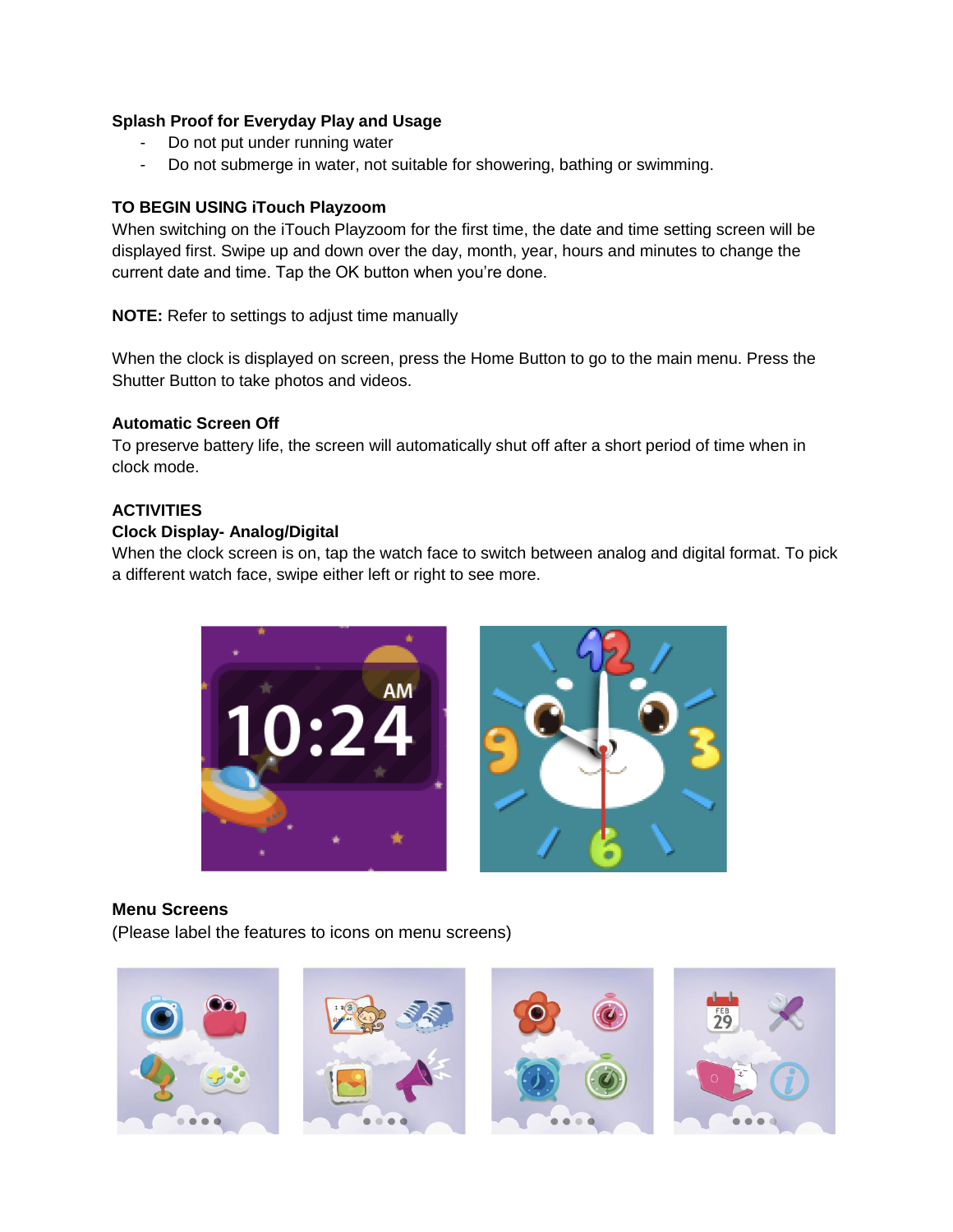- 
- 
- 3. Voice Recorder 11. Alarm
- 4. Exciting Games 12. Timer
- 5. Learning Games 13. Calendar
- 
- 
- 8. Sound Animations 16. About
- 1. Camera 61. Camera 1. Camera 1. Camera 1. Camera 1. Camera 1. Camera 1. Camera 1. Camera 1. Camera 1. Camera 1. Camera 1. Camera 1. Camera 1. Camera 1. Camera 1. Camera 1. Camera 1. Camera 1. Camera 1. Camera 1. Camera 1
- 2. Video 10. Stopwatch
	-
	-
	-
- 6. Active Games 14. Settings
- 7. Photo Effects 15. Computer Connect
	-

## **CAMERA**

Press the Shutter Button to enter camera mode.

- Press the Shutter Button or tap shutter icon on screen to snap a photo.
- Tap the  $\lt$  or  $>$  to change color filter
- Tap the Camera icon at the bottom left of your screen to view photos taken

## **VIDEO**

Press the Video mode icon on the main menu screen to enter video capturing mode.

- Tap the bottom left circle button to start video capturing
- Tap the bottom left square button to save video captured
- Tap the bottom right > icon to view your video library

## **VOICE RECORDER**

Press the Voice Recorder mode icon on the main menu screen to enter voice recorder mode.

- Tap the record button on the screen to start the voice recording. While recording, tap the stop icon on the screen to stop.
- Next choose whether to replay voice recording, view previous recordings, record another or delete existing voice recording clip.

## **EXCITING GAMES**

## **Police Pup**

Remember the blue arrows that show up for a few seconds at the beginning of the game! Use your incredible memory to help save the day by guiding Police Pup to the robber. If you Catch the robber five times, you earn the police badge



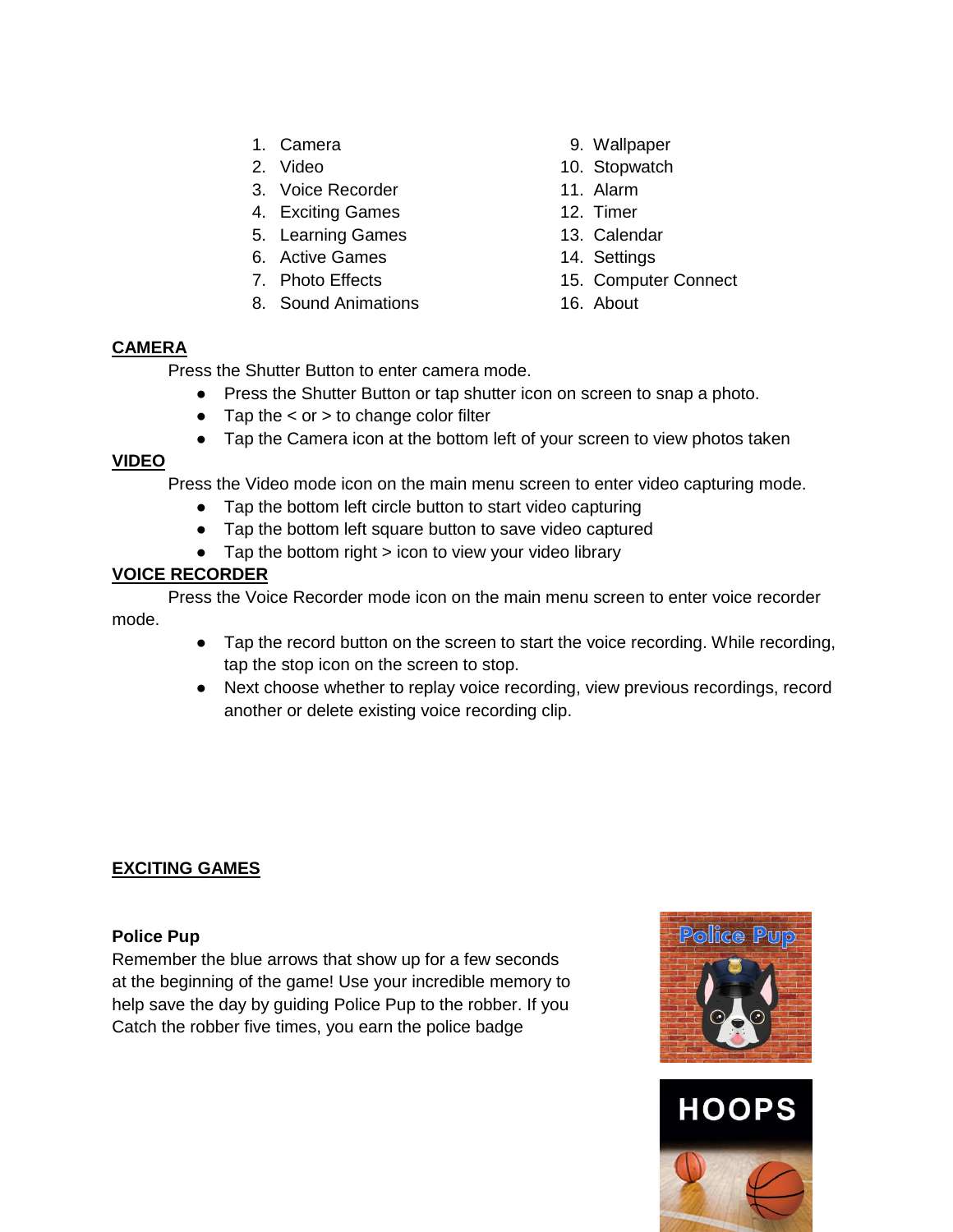## **Hoops**

Tap the screen to throw the ball, but watch out! The hoop moves back and forth. You have 90 seconds to make as many shots as you can , but if you miss too many shots, the game is over

## **Police Chase**

A robber has stolen money and they're dropping it as they escape from the police. Swipe the screen to move the police car left and right and pick up as much money as you can without crashing into the other cars.

# **Ninja Climb**

The yellow and red ninjas are coming for you. Swipe left or right to avoid them. Swipe once to swing to the other side of the rope or swipe twice to swing to the next rope over.

## **Sky Ace**

Enemy fighters are flying towards you. Defend the sky by taking them out of the sky without crashing!.

## **LEARNING GAMES**

## **Math Wizard**

The Math Wizard will present to you a series of math equations. Tell him which ones are right and which ones are wrong, so you can become the next Math Wizard.









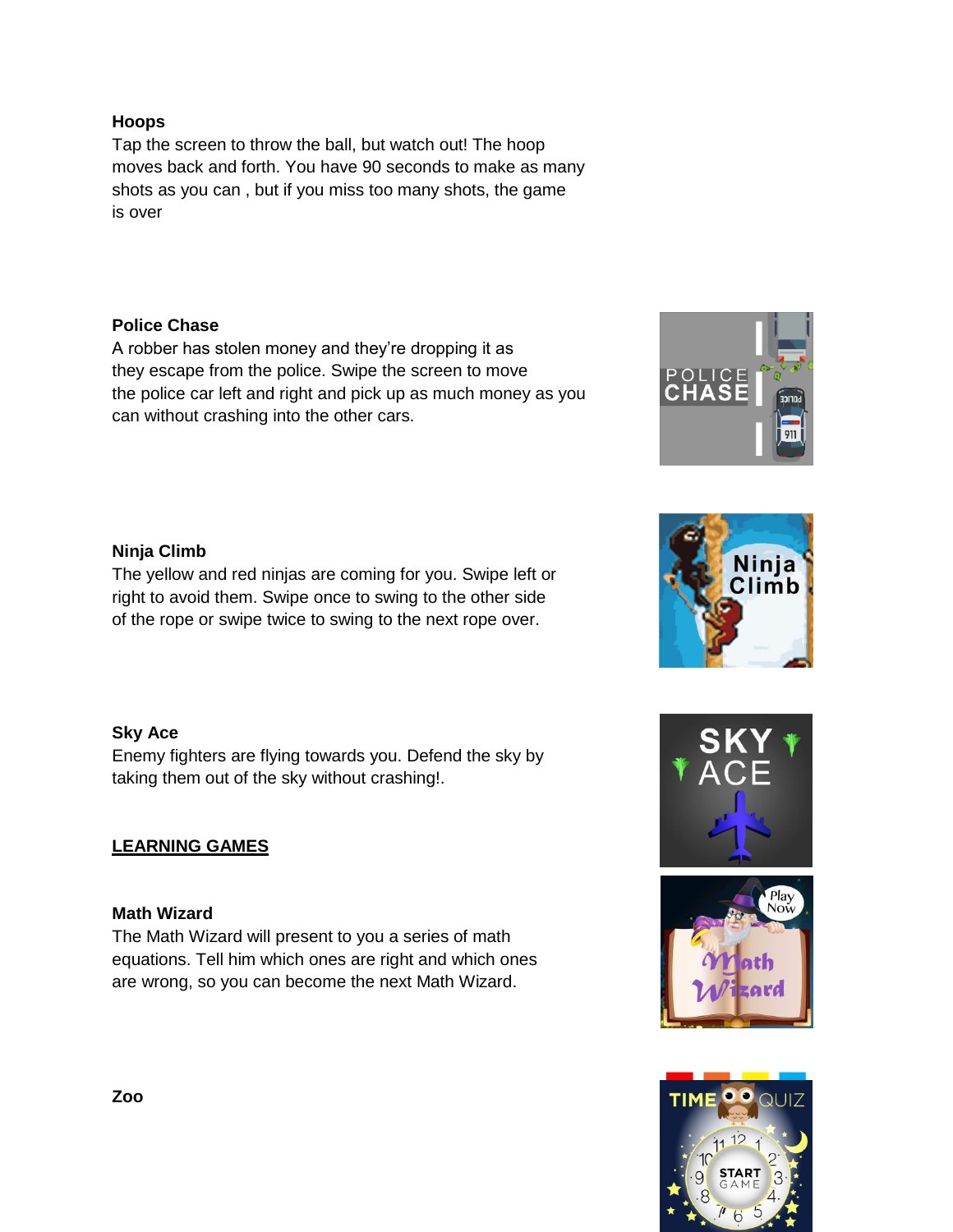Learn the animal names and then take a quiz. How many animals do you know at the zoo?

**Time Quiz**  Read the clock and select the correct time. The game will continue until you answer incorrectly.

**Color Master**  Read the color name and choose the matching color.

# **ACTIVE GAMES**

## **Jump With Me**

Tap "Jump" every time you jump, and the frog will jump with you while counting how many times you have jumped together! Try to beat your highest number of jumps!



## **Run with Bunny**

Get ready, set, go! Use this fun, interactive stopwatch to keep track of your longest run! As Bunny runs with you, they also keep track of the time and will display your highest records

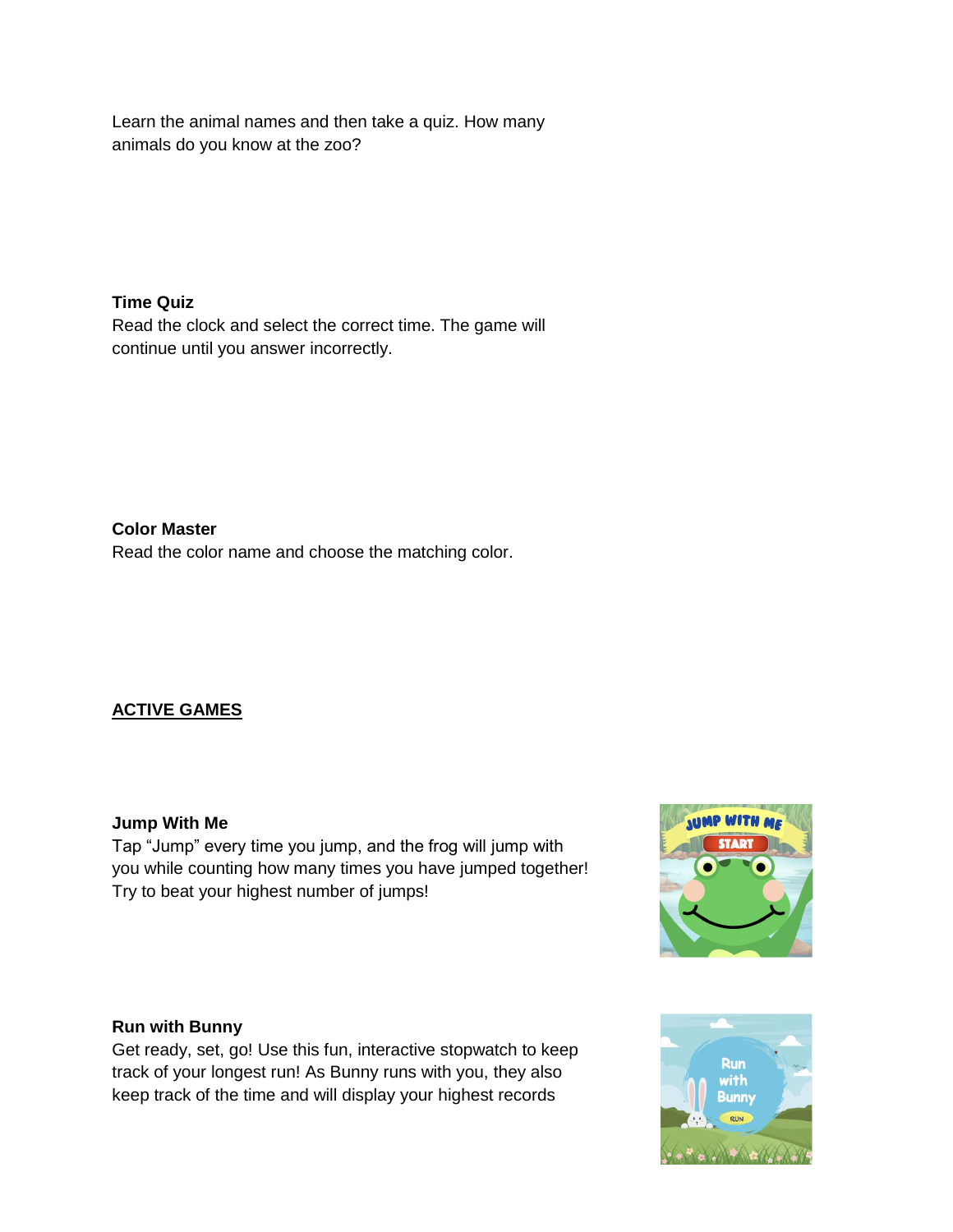at the end of the run.

### **Photo Effects**

Apply fun photo borders on the photos snapped.

- Press the recycle button to cycle through borders
- To apply and save border on image, tap the downloads folder on the bottom right of the screen

## **Sound Animations**

Play through 10 fun sound animations.

- Tap the picture object to see an animated object in action with sound
- Swipe left or right to cycle through the sound animations

### **Wallpaper**

Customize your iTouch Playzoom menu with 4 different backgrounds.

● To select your desired background, tap the arrows left and right to cycle through.

## **Stopwatch**

This activity functions as a traditional stopwatch

- Tap the start button on the screen to start the stopwatch
- While the stopwatch is running, tap the stop button on the screen to pause/stop the timer.
- Pressing the Lap button resets the stopwatch timer.

## **Alarm**

Set an alarm to remind you of what's important.

## **To change the alarm time:**

- Select the hour and minute by swiping up or down on the hours, and minutes.
- Tap the check mark to confirm the selection.

**Note:** Alarm is based on the 24 hour format for AM/PM

## **Timer**

Use this activity to set a countdown timer.

## **To set the timer time:**

- Select the minutes (up to 59 minutes) and seconds by swiping up or down on the minutes and seconds. Tap the check button to confirm.
- While the timer is running, tap the play button to pause the countdown. Tap it again to resume.
- To reset the timer, tap on the time again to re-select your desired countdown timer.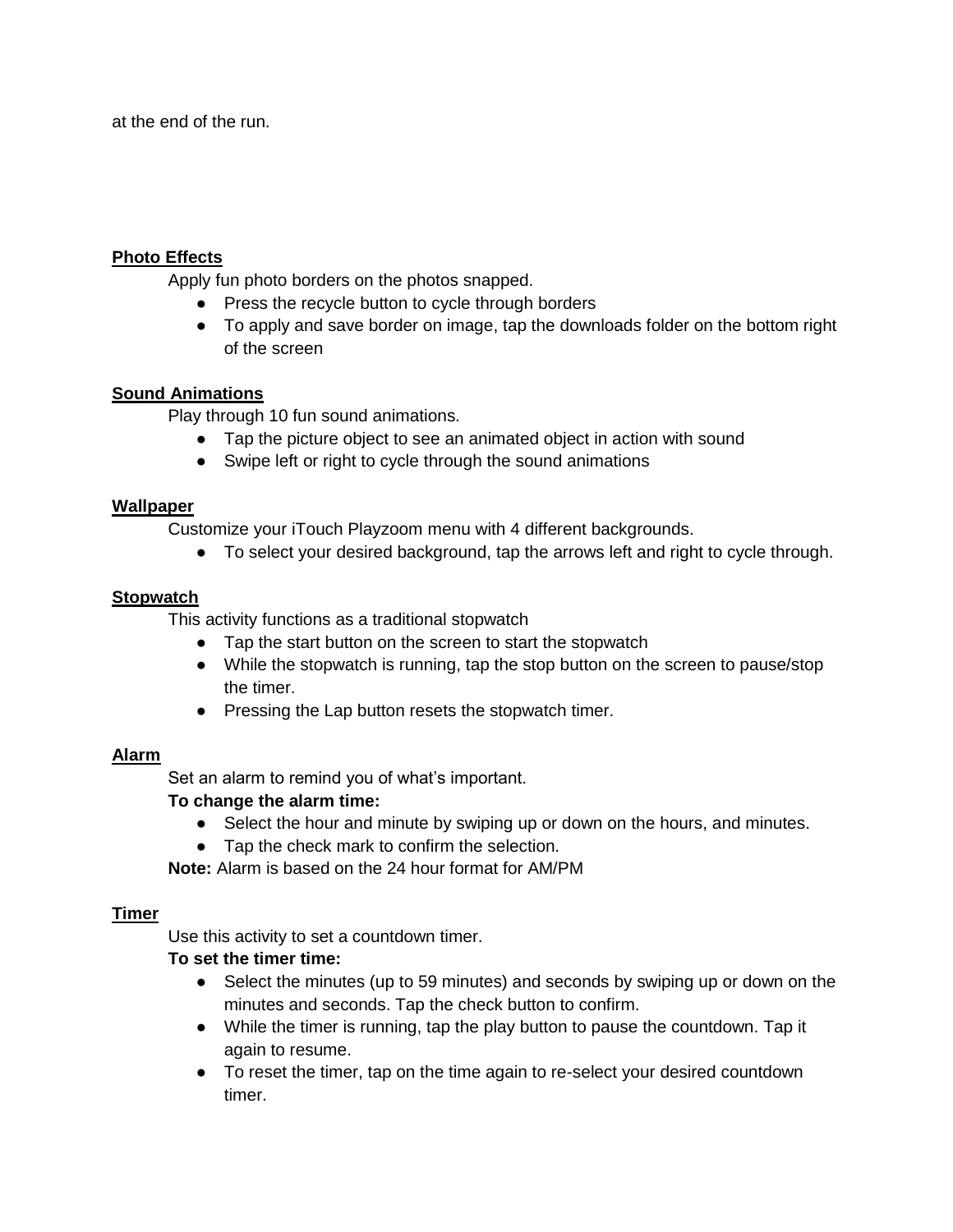## **Calendar**

View the calendar by swiping the screen left or right to see the previous or next month.

# **Settings**

*Volume* - Adjust the volume of your smartwatch by tapping the +/- on the screen.

*Brightness* - Adjust the brightness of your smartwatch by sliding the brightness bar either up or down as well as the duration of how long the watch display stays on.

*Set Date* - To set the day, month, and year by swiping up and down *Set Time* - To set the time, swipe up and down on the hours and minutes. *Advanced Settings* 

- Memory- View the memory usage and storage free memory space.
- Factory Reset- Reset your iTouch Playzoom smartwatch

# **Computer Connect**

You can connect iTouch Playzoom Smartwatch to a PC or Mac computer using the included micro USB cable. Once connected, you can transfer files between the watch and computer. Please follow the following steps to make the connection:

- Pull the rubber cover off of the micro USB port on the side of your watch.
- Insert the micro USB cable (small end) into the micro USB port on the watch.
- Insert the larger end of the micro USB cable into a USB port on the computer.
- You will see a removable drive, please use this to transfer files to and from the watch.

# tech

# **About**

Please visit us at<https://www.itouchplayzoom.com/>for product collections and technical support.

## **Care and Maintenance**

Keep the rubber cover of the micro USB port closed tightly while it is not in use in order to prevent dust or water from getting into the micro USB port.

Keep the watch clean by wiping it with a slightly damp cloth.

Do not drop the watch on hard surfaces and do not expose it to moisture or immerse it in water.

Keep the lens clean. If the pictures taken are blurry, it could be because there is dust or dirt on or around the lens. You can clean the lens by:

- Blowing on the lens
- Gently wiping the lens with a dry cloth

# **Technical Support**

If you have a problem that cannot be solved by using this manual, we encourage you to visit us online at [https://www.itouchplayzoom.com/.](https://www.itouchplayzoom.com/)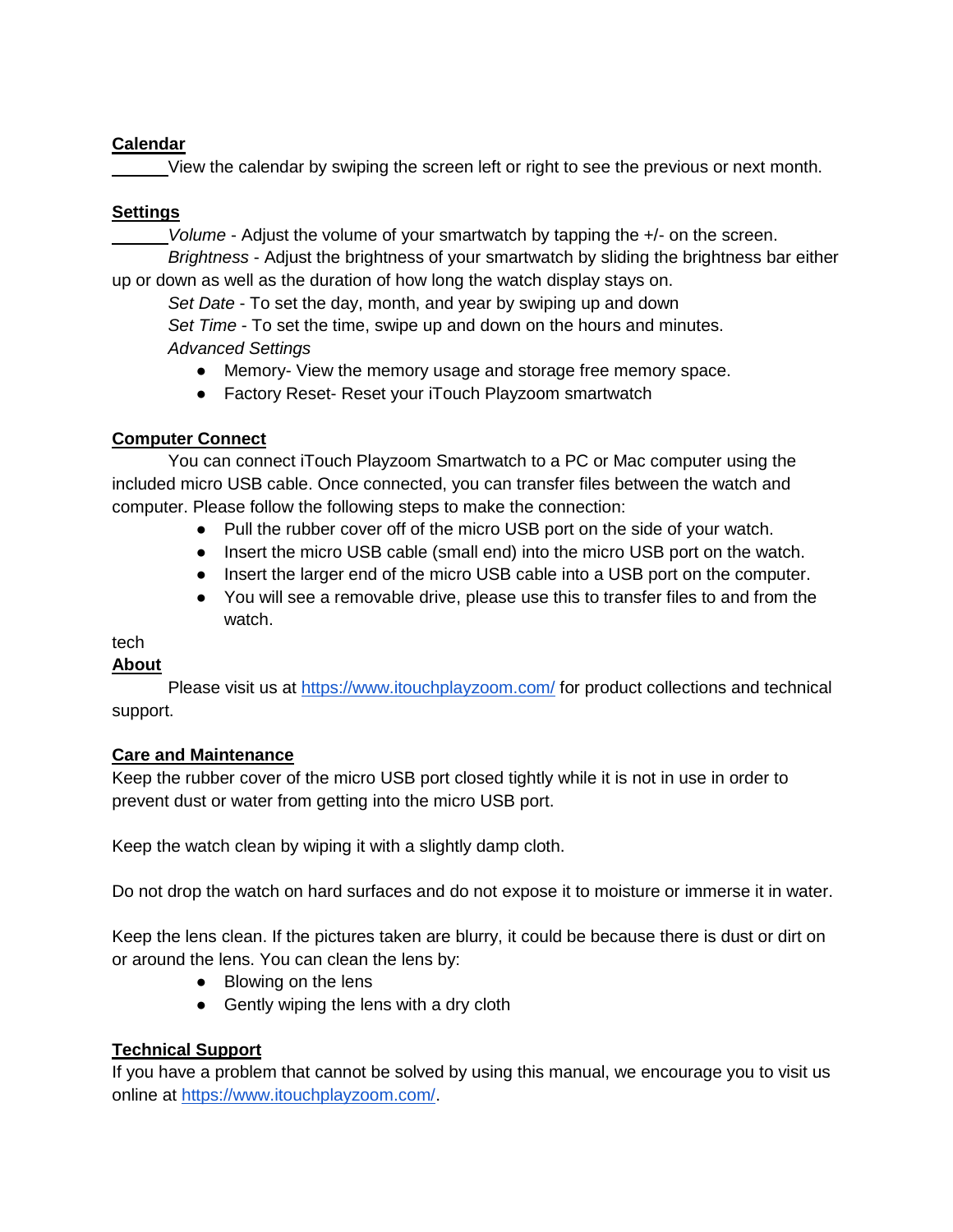Dear Parents,

Here at iTouch Wearables, we understand that your child's education and development are very important. That's why we've added features tailored to help develop the skills that are needed at this stage in their lives and motivate them to be the best tye can be. We thank you for trusting us with this important task - helping your child to have fun and learn at the same time!

\_\_\_\_\_\_\_\_\_\_\_\_\_\_\_\_\_\_\_\_\_\_\_\_\_\_\_\_\_\_\_\_\_\_\_\_\_\_\_\_\_\_\_\_\_\_\_\_\_\_\_\_\_\_\_\_\_\_\_\_\_\_\_\_\_\_\_\_\_\_\_\_\_\_\_\_

Sincerely,

The iTouch Wearables Family.

This equipment has been tested and found to comply with the limits for a Class B digital device, pursuant to part 15 of the FCC Rules. These limits are designed to provide reasonable protection against harmful interference in a residential installation. This equipment generates, uses and can radiate radio frequency energy and, if not installed and used in accordance with the instructions, may cause harmful interference to radio communications. However, there is no guarantee that interference will not occur in a particular installation. If this equipment does cause harmful interference to radio or television reception, which can be determined by turning the equipment off and on, the user is encouraged to try to correct the interference by one or more of the following measures:

\_\_\_\_\_\_\_\_\_\_\_\_\_\_\_\_\_\_\_\_\_\_\_\_\_\_\_\_\_\_\_\_\_\_\_\_\_\_\_\_\_\_\_\_\_\_\_\_\_\_\_\_\_\_\_\_\_\_\_\_\_\_\_\_\_\_\_\_\_\_\_\_\_\_\_\_

Increase the separation between the equipment and receiver.

Connect the equipment into an outlet on a circuit different from that to which the receiver is connected.

Consult the dealer or an experienced radio/TV technician for help. Caution: Any changes or modifications to this device not explicitly approved by the manufacturer could void your authority to operate this equipment. This device complies with part 15 of the FCC rules. Operation is subject to the following two conditions: (1) This device may not cause harmful interference, and (2) this device must accept any interference received, including interference that may cause undesired operation. This equipment complies with FCC RF radiation exposure limits set forth for an uncontrolled environment. This device and its antenna must not be located or operated in conjunction with any other antenna or transmitter.

## SAFETY & SKIN CARE

We want to make sure that your child is comfortable in your new iTouch Playzoom Smartwatch Here are a few tips that should help:

\_\_\_\_\_\_\_\_\_\_\_\_\_\_\_\_\_\_\_\_\_\_\_\_\_\_\_\_\_\_\_\_\_\_\_\_\_\_\_\_\_\_\_\_\_\_\_\_\_\_\_\_\_\_\_\_\_\_\_\_\_\_\_\_\_\_\_\_\_\_\_\_\_\_\_\_